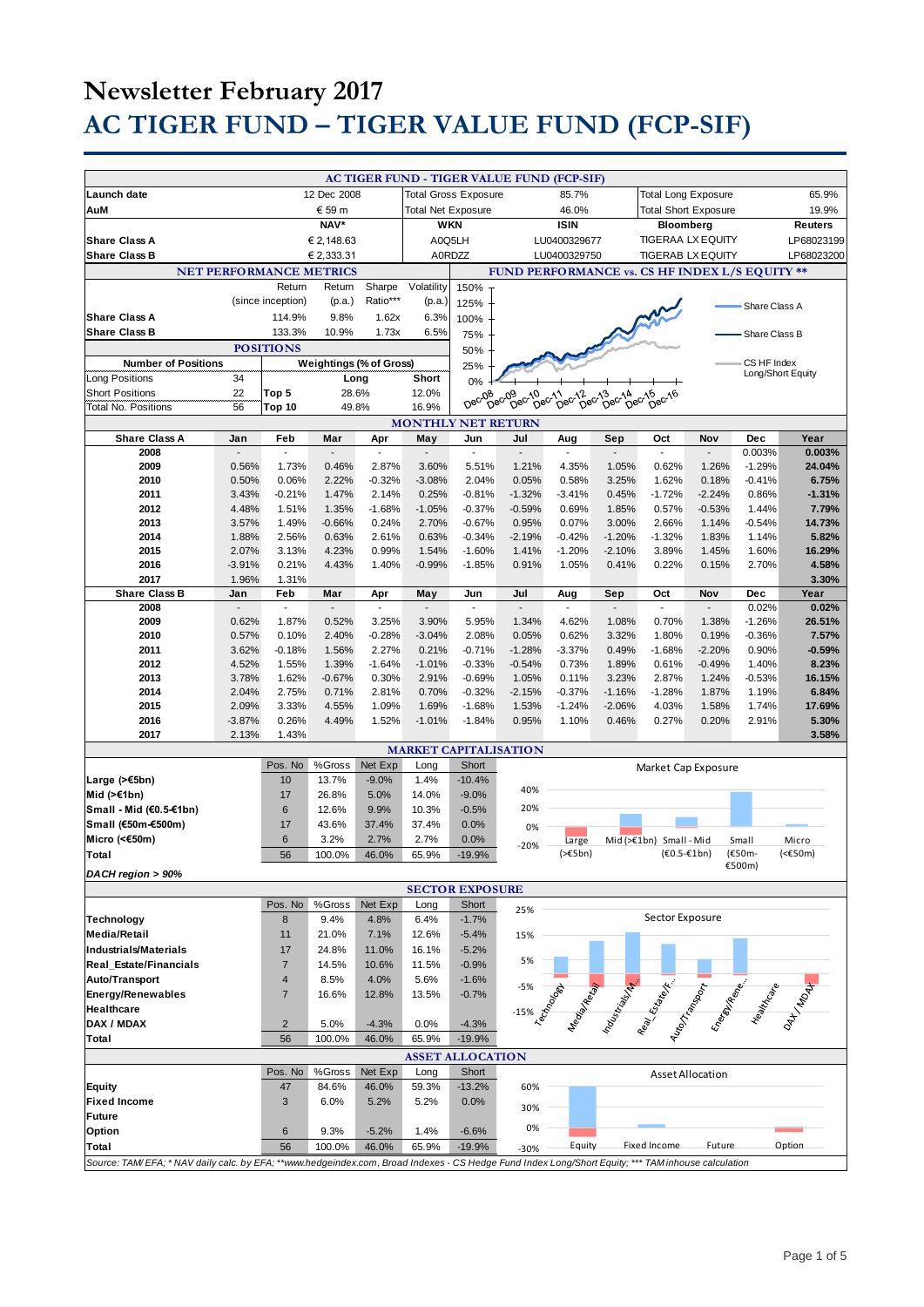## **Tiger Value Fund – February 2017**

### **O Returns: +1.31% (class A)/+1.43% (class B)**

In February, the Tiger Value Fund ("TVF") had a positive net return of  $+1.31\%$  for share class A and +1.43% for share class B, making a cumulative positive net return of +3.30% and +3.58% for the year to date and  $+114.9\%/+133.3\%$  since inception (share class A/B).

### **O Commentary: Performance driven by catalyst laden long positions**

In February, we slightly reduced our net adjusted exposure from 41.3% to 40.8% (excl. 5.2% fixed income linked positions). We covered selective short positions and reduced various long positions which also resulted into a fairly low gross exposure of 86% which should change as we have several new long and short investment ideas that we plan to scale into shortly.

Our most significant attributors were MLP (+37bp), FACC (+34bp), Tom Tailor (+53bp), Francotyp-Postalia (+24bp) and PNE Wind (+55bp). PNE was our best attributor after the share overhang of more than 10% was cleared by SPSW Capital and other active value investors. The stock still has significant upside after the company sold it's 80% stake in a 142MW wind park portfolio for a total EV of €330m to a subsidiary of the Allianz Renewable Energy Fund II, turning a net debt position of around €230m into a net cash position of €80m. With its strong order pipeline, low valuation of 0.7x Price-to-Book and new shareholder structure, PNE Wind has become an attractive target for both financial and strategic investors.

MLP continued to perform well as some analysts updated their financial forecasts and Hauck & Aufhäuser initiated a research report on MLP with a target price of 7.4 Euro implying 50% upside. Tom Tailor surprised the market by announcing a strong FCF for Q4 and gave a bright outlook for 2017. Even after the strong rebound, Tom Tailor is trading at 5x EBITDA 2017 and with a FCF Yield of 10/20% for 2017/2018 implying significant upside. FACC increased its roadshow activities and surprised positively on the outlook which resulted into a strong share price performance of 20%. For all of the mentioned investments above we see further upside which will be driven by additional positive catalysts over the coming months.

On the negative side, our single short book (incl. single put options) and DAX put index hedges detracted our performance by -17bp and -18bp respectively as markets continued to drift higher and some of our catalysts didn´t work out as expected. We further expanded our pipeline of long and short ideas which should continue to result in attractive risk-adjusted returns in coming months.

### **O Outlook: Ignorance is bliss**

Equity markets continued its mindless drift higher in February with both the DAX and STOXX Europe 600 gaining around 3%. On the other side of the Atlantic, the Dow Jones Industrial Average has now gained 12 days in a row, the most since 1987. While 1987 featured a massive crash at the end of the year, it's important to note that it gained another +30% after its record breaking 12-day in a row gain ended. Thus, even though the current rally feels and looks like a blow off top, it can last for a long time.

As we mentioned in the previous newsletter, we see several headwinds for the economy and the financial markets during 2017. While the equity market remains blissfully ignorant of these risks at the moment, it does not alter our expectations for equities overall in 2017. Both equity valuations and earnings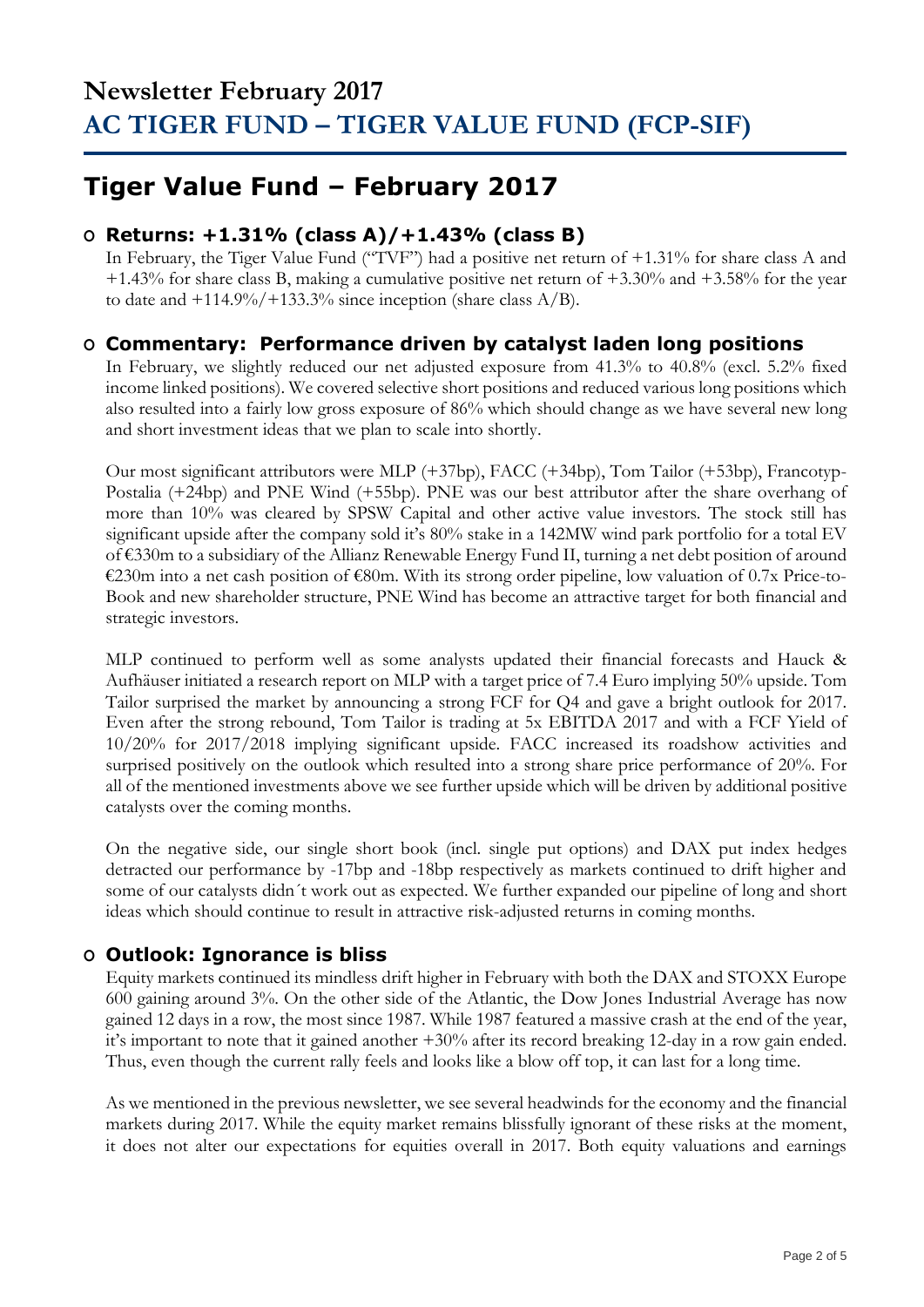## **Newsletter February 2017 AC TIGER FUND – TIGER VALUE FUND (FCP-SIF)**

expectations remain at elevated levels, political uncertainty is at record high and monetary policy is being slowly withdrawn, both in the US and Europe.

We continue to believe that incremental stock market returns will be harder to achieve in 2017 which should result in very modest overall investment returns for the equity market in general. Therefore, stock selection and exposure management will be even more essential in order to achieve attractive risk adjusted returns which should favor our proven investment strategy.

We made very minor adjustments to the portfolio in February and our overall equity net exposure remained at around 41%. We remain vigilant and intend reduce risk once we see more evidence that the current rally is fading. Nevertheless, with a gross exposure of 86% we have ample opportunity to pursue additional ideas both on the long and short side if volatility would return to the equity markets.

### *The Tiger Value Fund Desk, 1st March 2017*

 **Matthias Rutsch Marc Schädler Peter Irblad**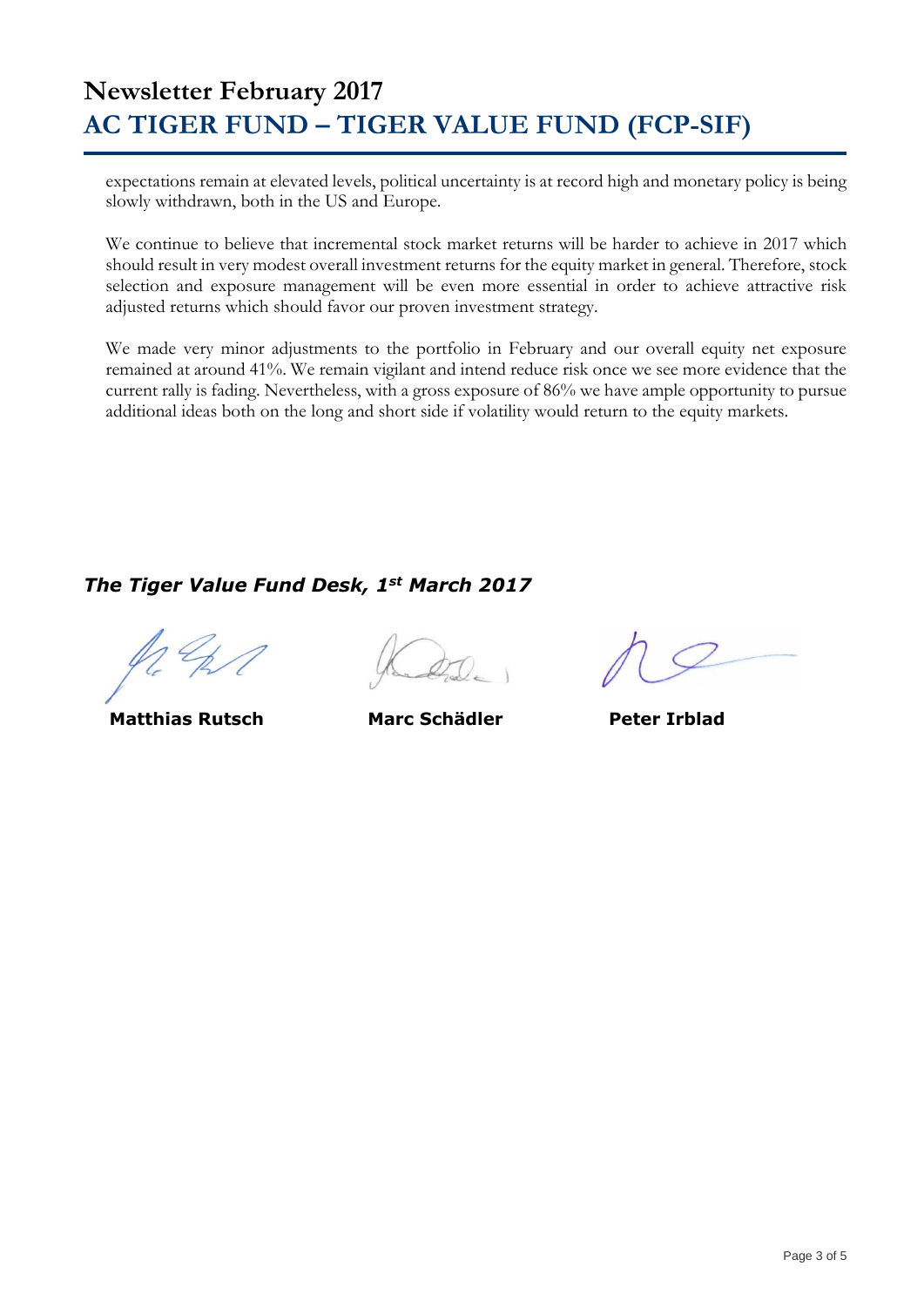#### **Objectives**

The objective is to identify undervalued companies with external catalysts and/or initiate pro-active measures to create shareholder value. The fund aims for a 5 year return of 10-15% p.a. with strong focus on capital preservation.

#### **Investment Strategy**

The Investment Advisor is a specialized fundamental European long/short equity investment manager. The investment philosophy is based on seeking out undervalued value creating companies where we see upcoming catalysts and/or value creation measures that could improve the intrinsic value of the company and drive shareholder returns. At the same time we seek to profit from identifying overvalued value destroying companies where the intrinsic value is continuously being eroded. For each position we perform a detailed analysis including a 360 degree research process and 10 point scoring system (further details are available in our DDQ of investor presentation). The managers foresee a direct dialog with the company as well as with other shareholders to support management to initiate value creating measures. Their partner network i.e. other shareholders, consultants, sector experts, media etc. will help to impact positive change.

The fund intends to engage in 30 long investments with a target net long exposure of around 20-50%. The geographic focus is likely to be Germany, Switzerland and Austria.

| <b>Fund Information</b>   |                             | <b>Fee Structure and Risk Management</b> |                        |
|---------------------------|-----------------------------|------------------------------------------|------------------------|
| Currency                  | <b>EUR</b>                  | Admin/Custodian Fee                      | Up to 0.49%            |
| Legal Entity              | <b>FCP-SIF</b>              | Advisory (Mgmt) Fee                      |                        |
| <b>Fund Domicile</b>      | Luxembourg                  | Share Class A                            | $2.0\%$                |
| <b>Fund Structure</b>     | Open-ended multi-class      | Share Class B                            | 1.5%                   |
| Style mandate             | Long/Short and Active Value | Performance Fee                          |                        |
| <b>Investment Minimum</b> |                             | Share Class A                            | 20%                    |
| Share Class A             | € 125,000                   | Share Class B                            | 15%                    |
| Share Class B             | € 5,000,000                 | Hurdle Rate                              | None                   |
| Sub. Frequency            | Monthly                     | High Water Mark                          | Yes.                   |
| Red. Frequency            | Monthly                     | Eligible Investors                       | See Issue Document     |
| <b>Redemption Notice</b>  |                             | Leverage                                 | Maximum 200% of NAV    |
| Share Class A             | $monthly*$                  | Fund Benchmark                           | CS HF Index L/S Equity |
| Share Class B             | 6 months                    |                                          |                        |

\*) The redemption notice has to be send to the Administrator five business days prior to month end (cut-off 5pm). Therefore the redemption term is monthly with a notice period of 5 days. Please see the offering document for further information.

Investors: Sales documents may not be forwarded to investors other than those who meet the 'experienced investor' requirements under the Law of 2007.

#### **Fund Advisor Details and Service Providers**

| <b>Management Company</b>     | Alceda Fund Management SA       |
|-------------------------------|---------------------------------|
| <b>Investment Advisor</b>     | Tiger Asset Management GmbH     |
| <b>Swiss Representative</b>   | <b>ACOLIN Fund Services AG</b>  |
| <b>Prime Broker/Custodian</b> | SEB AB / SEB SA                 |
| <b>Administrator</b>          | European Fund Administration SA |
| <b>Auditor</b>                | PriceWaterhouseCoopers          |